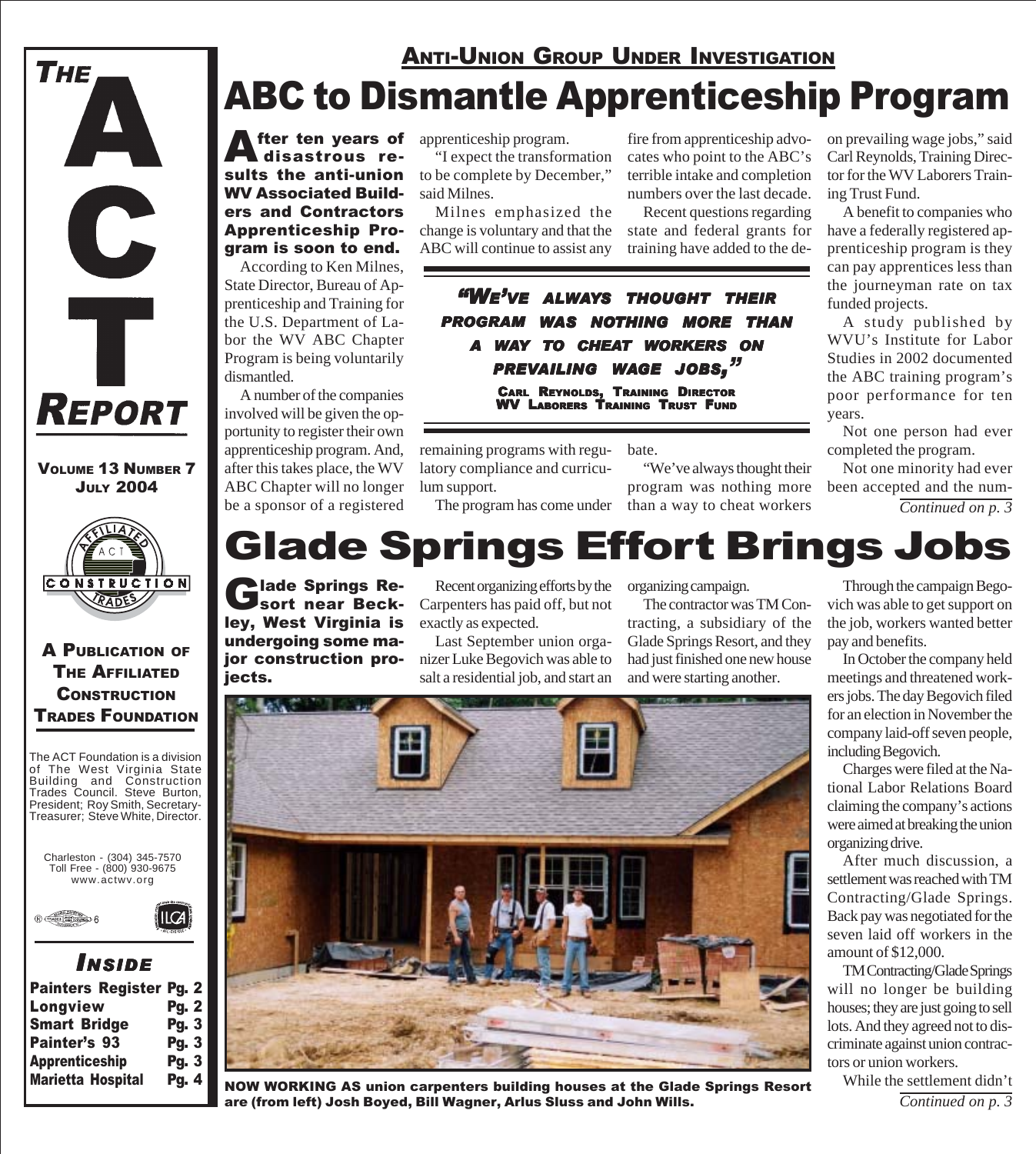# Painters DC 53 Register Members

Our goal is to regber to vote," said Clarence Mitchell, Business Manager, Sec.-Treasurer for Painters District Council 53.  $ur$  goal is to reg- tered members, starting in late

And with the 2004 presidential race heating up DC 53 is taking action to achieve their goal.

After researching voter registration records and comparing to membership rolls, DC 53 is sending out letters to all unregisJune.

The letter points out some key issues for members to consider like sky rocketing health care costs and the loss of jobs due to out-sourcing.

Each member got a letter explaining why it is important to vote with a voter registration card.

"We made it easy, they just need to fill out the form and send it in," said Mitchell.

Letters were also sent to

members who have post office boxes. The Council is urging those with P.O. boxes to update their registration to include their physical address because new registration laws require physical addresses.

And the effort does not stop there.

Mitchell has required each local within the council to set up a political action committee and appointed Service Representative Dan Poling as Political Action Director for the Council.

Among the duties of committee members is to contact unregistered members and encourage them to register.

"We are making member-tomember contacts," said Poling.

The results so far have been encouraging. As of the first week in July the Council has registered 97 new voters.

"People are more concerned about jobs," said Poling. "Getting members to register is not the hard sell as four years ago."

A general membership education effort is also underway.

All members will get a monthly mailing about the importance of the election. Issues such as health care, second amendment rights, and the loss of industrial jobs will be covered.

"I know when our members get the information, and take a little time to look it over, they will be better informed on how to vote to protect their jobs, health care and families," said Mitchell.

# Longview Transmission an Issue

The proposed bil-<br>I lion dollar Longview power plant project in Monongalia County must have access to transmission lines to sell their pow-

er.

Once the power is on the grid Longview can sell in the wholesale market.

One of the attractions for Longview developers is that transmission lines run right past the proposed construction site.

However, the owner of the transmission lines, Allegheny Energy, and Longview have not been able to make a deal for the use of those lines and that is holding up the permitting process.

During a July 1 hearing before the state Public Service Commission (PSC) Allegheny Energy requested and received permission to intervene in the permit procedure regarding the plant.

Allegheny stated they are concerned about transmission capacity in the area and how Longview might impact their operations.

Longview's first proposal for a transmission line was rejected by Allegheny, but the alternative offered by Allegheny was acceptable to Longview.

Then Allegheny changed their mind.

Federal law requires Allegheny to grant access to their transmission lines, but the terms of the deal are not mandated by law.

Allegheny and Longview continue to negotiate regarding the transmission line access.

To make matters worse lawyers for a local citizens group asked PSC commissioners to invalidate the entire permit based on the transmission issues.

On July 9 the PSC staff again called on the PSC Commissioners to toss out Longview's permit application citing the problems with the transmission line and some difficulty concerning parts of the permit that regulate noise.

The noise issue is somewhat undefined in regulations and lawyers for a local citizens group and the PSC staff have not been satisfied with the noise information presented by Longview.

The PSC had already ruled in June that the transmission issue could be dealt with in a separate application. Longview was allowed to move forward with their application for the plant but have a second application for the transmission line.

The North Central WV Building Trades and the ACT Foundation have already weighed in on the issue. Briefs have been filed that urge the PSC to stick with their prior decision to allow the two applications to move forward.

"As we've worked with Longview to make this project a reality we've overcome many obstacles," commented Natalie Stone, Executive Secretary for the North Central WV Building Trades. "While Allegheny's entry to the fray adds a new wrinkle we remain hopeful the deal will move forward."



mittee member Brad Statler, recently awarded \$1000 each to (from left) David Timothy Staats, Patrick Michael Weaver and Carrie Laine Mason to assist with their college expenses.

This scholarship was instituted 11 years ago and obtains its funding through personal contributions and an annual golf outing, which will be held this year at South Hills Golf Course on July 24. For information regarding the event please contact Local 565 at 485-5202 or Brad Statler at 665-2782.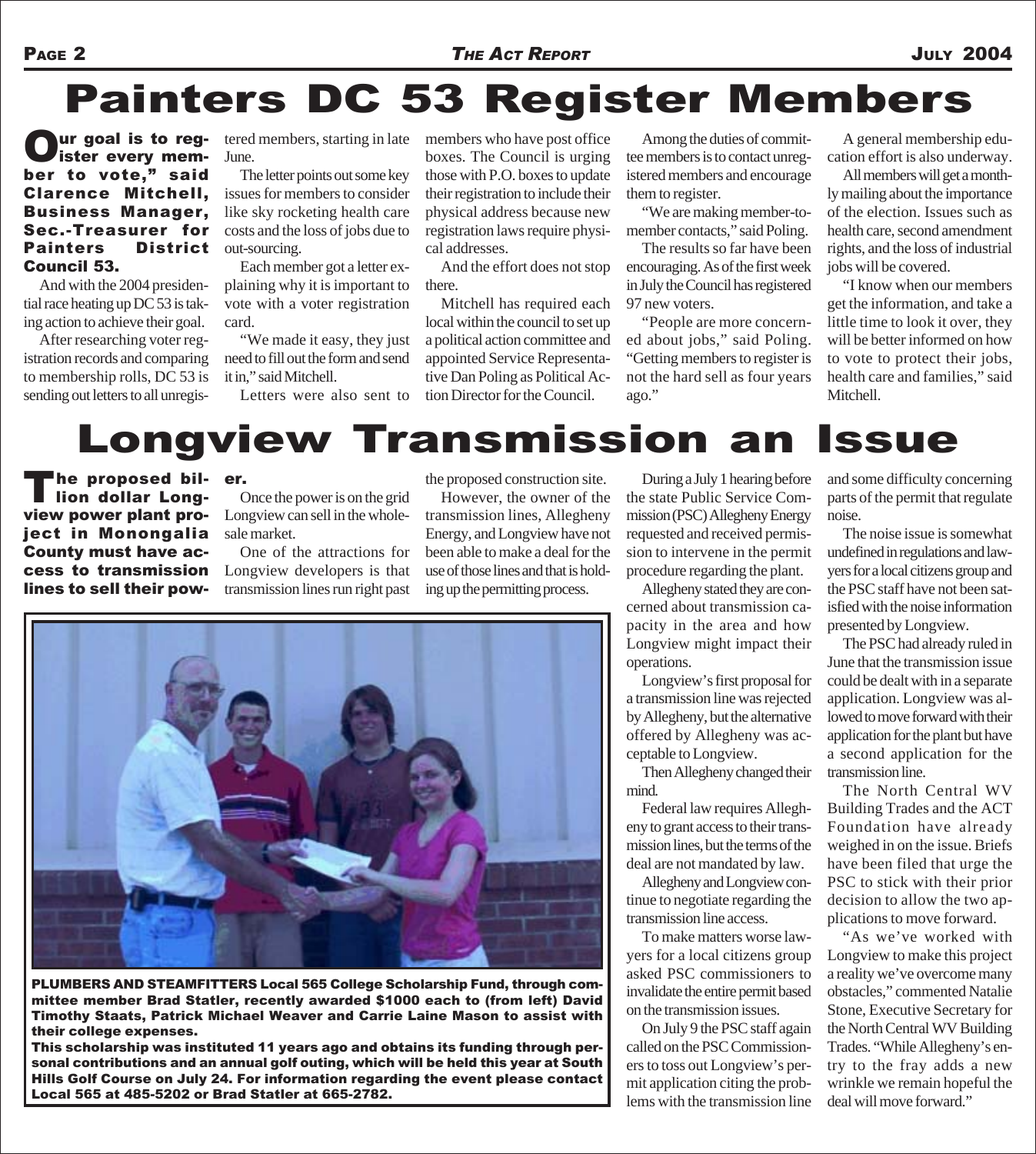## JULY 2004 *THE ACT REPORT* PAGE 3

# Smartest Bridge in the World Painter's Local 93

## The "Smartest Bridge"<br>in the World," the Star City Bridge in Morgantown, opened last month.

The project took more than three years, and the expansion replaced a 50 year old two lane bridge with a four lane structure.

It was a \$21 million project, and there were 130,793 total man hours worked. There were a total of 380 working days on the bridge.

According to Laborers Local

## *CONTINUED FROM P. 1*

low Building Trades levels.

Furthermore an investigation by the ACT Foundation earlier this year uncovered \$155,622 in state and federal grants for the training program. The grants lacked required documentation regarding purpose and receipts.

The state development office has asked the Federal Department of Labor to investigate.

A state investigation has been requested from legislative committee chairmen that oversee government operations.

Local Building Trades Councils in Wheeling and Parkersburg contacted co-chairs of the Joint Standing Committee on Government Organization asking for an investigation.

"We want to know why the state gave away tax payers money but can't tell us what the money was to be used for," said Sam Davis, Business Manager of the Parkersburg-Marietta Building Trades.

"And we want to know what the ABC did with public money. If they didn't train workers they should pay the money back."

379 Business Manager, Jason Hershman, the bridge has the latest technology including 770 sensors and 28 data-collection boxes that are part of a WVU research effort.

These sensors will report vehicle weights, vibrations, cracks and strains, temperature and a variety of other sophisticated data making it the 'smartest bridge in the world.'

The data received from the sensors will be used to evaluate design elements of the bridge.

The goal is to use the data to develop more cost efficient and safer structures.

The Star City Bridge is actually the fourth project, and second bridge, in WV to get the built-in sensors, but it has the greatest amount of sensors to date.

"There were several obstacles to overcome while completing the project," said Hershman. "But the general contractor, National Engineering, did a wonderful job and the project was completed successfully."

# The "Smartest Bridge 379 Business Manager, Jason The goal is to use the data to **Joins SBT/ACT**

Distict Council 53 has re-affiliated with the WV State Building Trades and the ACT Foundation.

The Marietta based local is part of Painters DC 53 which is based in Charleston and covers all of West Virginia and portions of surrounding states.

"ACT has been helping out in the Marietta area," said Denver 1,2004.

Abicht, Business Representative/Organizer for Local 93.

Abicht has come to appreciate the support work ACT Representative Fuzz LaRue offers the trades in the region. He also notes the TV ads run by ACT are seen in his area.

The local has 85 members including apprentices and covers seven counties in Ohio.

The re-affiliation began June

# Apprenticeship

The Charleston<br>Joint Electrical Apprenticeship Committee is accepting applications for three types of apprenticeship opportunities.

On the third Thursday of each month between noon and 8 p.m. the program is taking applications for their Inside Journeyman Wireman, Residential Wireman, and Telecommunications Installer-Technician apprenticeship programs.

Applications are accepted at the Charleston JATC building, 810 Indiana Avenue.

Candidates must be at least 17 years old and meet a series of qualifications including a drivers license, high school or GED completion with proof of one (1) credit of Algebra or at least 4000 hours specific work experience. A \$20 application fee is also required and at a later date an aptitude test.

For more information contact the program administrator Linda Hamilton at 345-5166.

Union Trades **Federal Credit Union** 

> **Summertime Vacation... Have you had yours yet? Union Trades can help you get there. Special Vacation Loan Rate! Call us at 304 485-1421 or Charleston 304 344-0194. Vacation Clubs are starting for next year. Save each week and watch it build into a "2005 SUPER VACATION!**

Charleston M-F 8:30 – 4:30, Sat. 9:00 am to Noon 344-0194 or toll free 800-450-8530

Parkersburg M-F 8:30 – 4:30, Thursday until 6:00 pm. 485-1421 or toll free 888-524-1421

Applications Wanted bers on women were well be-*ABC* The WV State Building Trades Will be holding its ANNUAL CONVENTION *on Wednesday July 21, 2004 10 a.m. at* Stonewall Jackson Lake State Park Lewis County, WV

For more information, contact your Local Union.

jobs.

# *Glade Springs*

### *CONTINUED FROM P. 1*

put people back to work it did create a work opportunity.

Already on the Glade Spring project site was a local union company. The company decided to expand their scope of work and signed a residential agreement with the Carpenters.

Eleven of the 20 workers involved in the TM/Glade Springs campaign eventually joined the Carpenters Union.

Now some of the eleven new members are working at Glade Springs building the remaining houses, and some are on other

"Some of these same workers who stuck with us on the TM campaign are right back in on the same project working union," said Begovich. "We didn't get the first target but we got new members a new contractor and increased market share."

According to ACT Representative Wayne Rebich the Glade Springs area has quite a lot of construction activity planned.

More housing, water and sewer line expansions are at the bidding stage. A possible new 400 room hotel is being talked about.